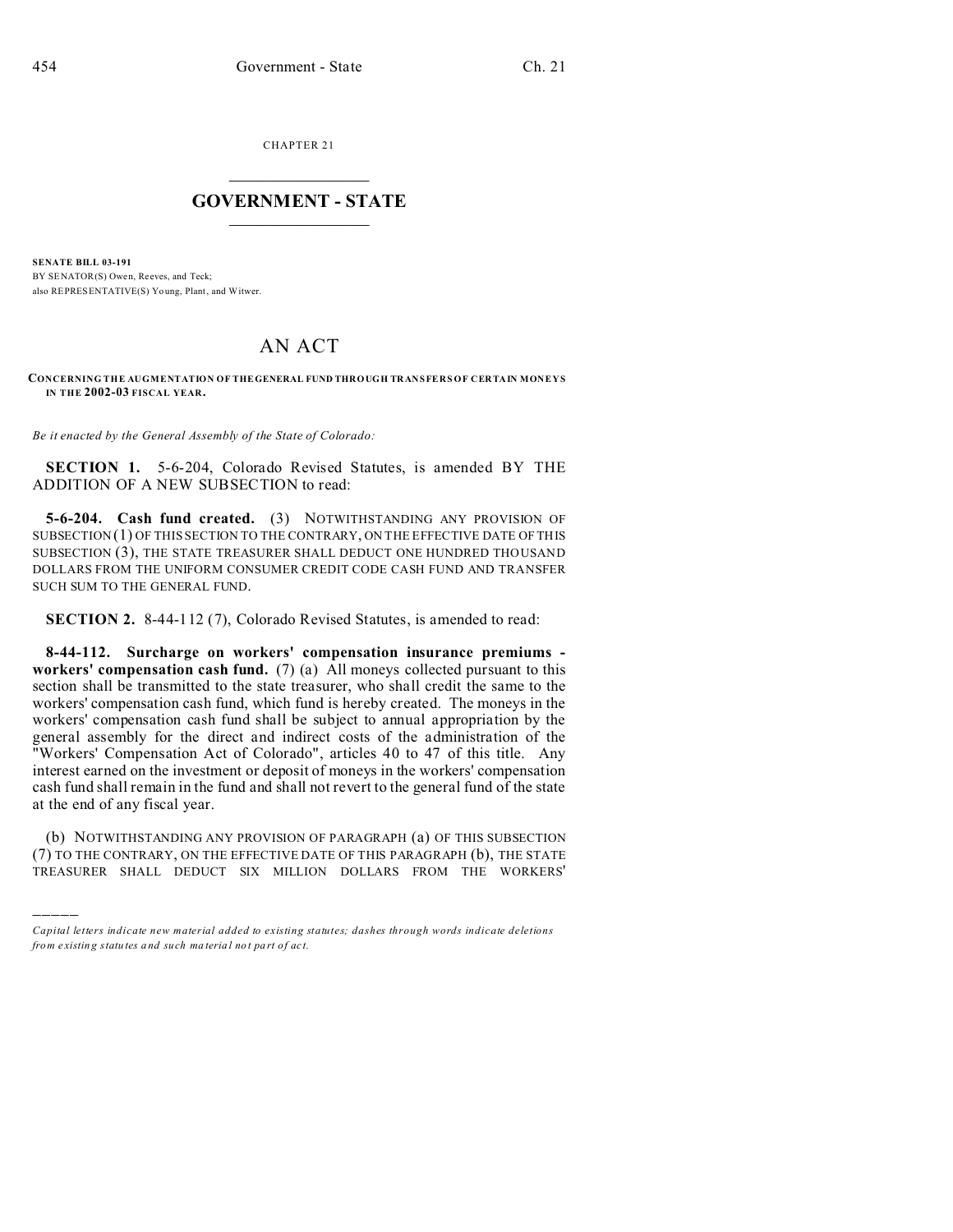COMPENSATION CASH FUND AND TRANSFER SUCH SUM TO THE GENERAL FUND.

**SECTION 3.** 8-46-101, Colorado Revised Statutes, is amended BY THE ADDITION OF A NEW SUBSECTION to read:

**8-46-101. Subsequent injury fund.** (1.5) NOTWITHSTANDING ANY PROVISION OF THIS SECTION TO THE CONTRARY, ON MAY 1, 2003, THE STATE TREASURER SHALL DEDUCT TWENTY MILLION DOLLARS FROM THE SUBSEQUENT INJURY FUND AND TRANSFER SUCH SUM TO THE GENERAL FUND.

**SECTION 4.** 8-46-202, Colorado Revised Statutes, is amended BY THE ADDITION OF A NEW SUBSECTION to read:

**8-46-202. Major medical insurance fund - tax imposed - returns.** (1.5) (a) NOTWITHSTANDING ANY PROVISION OF THIS SECTION TO THE CONTRARY, ON MAY 1, 2003, THE STATE TREASURER SHALL DEDUCT ONE HUNDRED FIFTY MILLION DOLLARS FROM THE MAJOR MEDICAL INSURANCE FUND AND TRANSFER SUCH SUM TO THE GENERAL FUND.

(b) ON JULY 1, 2003, THE STATE CONTROLLER SHALL TRANSFER TEN MILLION DOLLARS FROM THE GENERAL FUND TO THE MAJOR MEDICAL INSURANCE FUND.

**SECTION 5.** 8-77-109 (2), Colorado Revised Statutes, is amended BY THE ADDITION OF A NEW PARAGRAPH to read:

**8-77-109. Employment support fund - created - repeal.** (2) (a.7) NOTWITHSTANDING ANY PROVISION OF THIS SUBSECTION (2) TO THE CONTRARY, ON THE EFFECTIVE DATE OF THIS PARAGRAPH (a.7), THE STATE TREASURER SHALL DEDUCT FIVE MILLION FOUR HUNDRED THOUSAND DOLLARS FROM THE EMPLOYMENT SUPPORT FUND AND TRANSFER SUCH SUM TO THE GENERAL FUND.

**SECTION 6.** 12-14-136 (1), Colorado Revised Statutes, is amended BY THE ADDITION OF A NEW PARAGRAPH to read:

**12-14-136. Disposition of fees and fines.** (1) (c) NOTWITHSTANDING ANY PROVISION OF PARAGRAPH (a) OF THIS SUBSECTION (1) TO THE CONTRARY, ON THE EFFECTIVE DATE OF THIS PARAGRAPH (c), THE STATE TREASURER SHALL DEDUCT ONE HUNDRED TWENTY THOUSAND DOLLARS FROM THE COLLECTION AGENCY CASH FUND AND TRANSFER SUCH SUM TO THE GENERAL FUND.

**SECTION 7.** 12-61-301 (4), Colorado Revised Statutes, is amended BY THE ADDITION OF A NEW PARAGRAPH to read:

**12-61-301. Real estate recovery fund - fees.** (4) (c) NOTWITHSTANDING ANY PROVISION OF PARAGRAPH (b) OF THIS SUBSECTION (4) TO THE CONTRARY, ON THE EFFECTIVE DATE OF THIS PARAGRAPH (c), THE STATE TREASURER SHALL DEDUCT THREE MILLION TWO HUNDRED THOUSAND DOLLARS FROM THE FUND AND TRANSFER SUCH SUM TO THE GENERAL FUND.

**SECTION 8.** 19-3.5-106, Colorado Revised Statutes, is amended BY THE ADDITION OF A NEW SUBSECTION to read: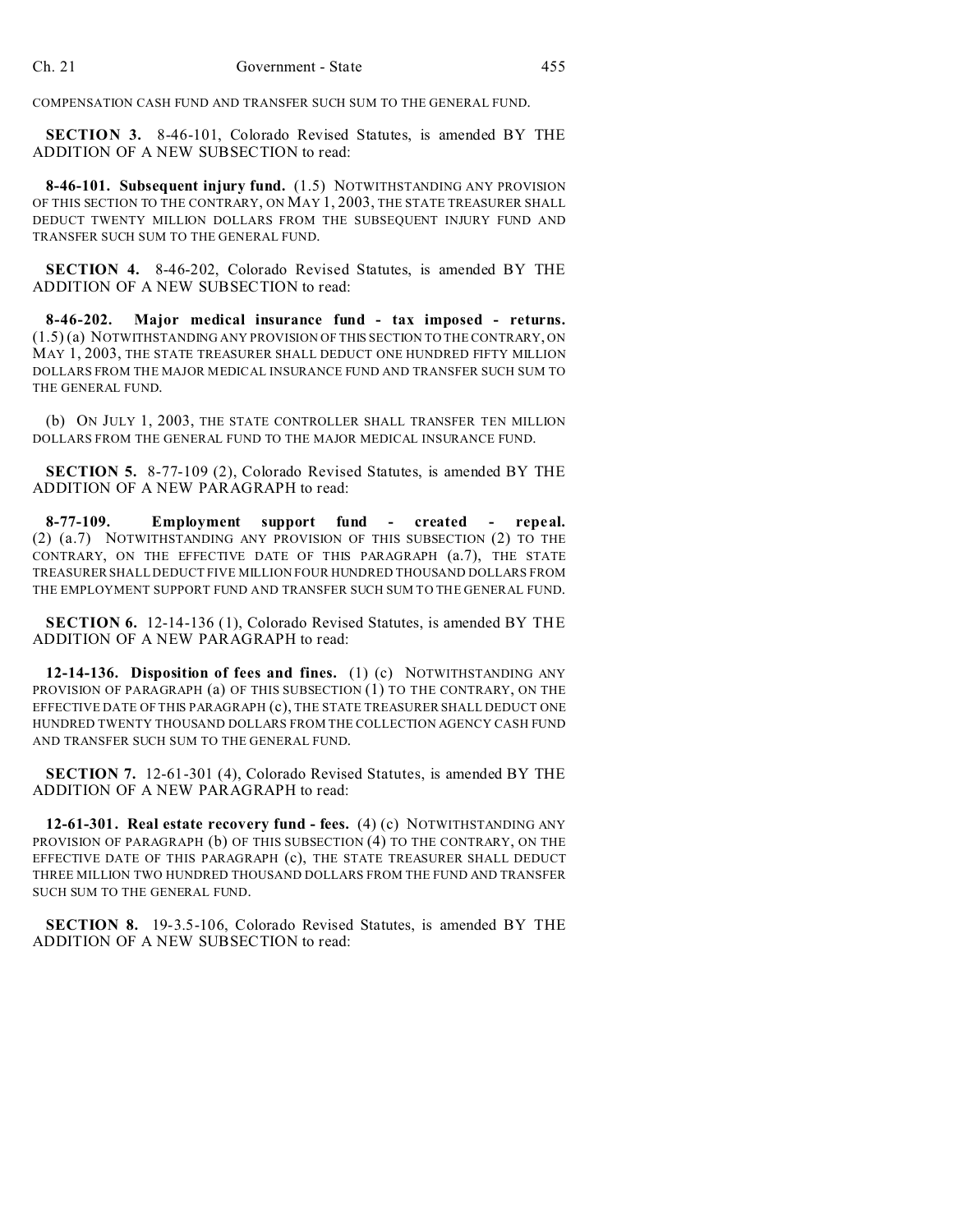**19-3.5-106. Colorado children's trust fund - creation - source of funds.** (3) NOTWITHSTANDING ANY PROVISION OF SUBSECTION (2) OF THIS SECTION TO THE CONTRARY, ON THE EFFECTIVE DATE OF THIS SUBSECTION (3), THE STATE TREASURER SHALL DEDUCT NINE HUNDRED EIGHTY THOUSAND THREE HUNDRED NINETY-SIX DOLLARS FROM THE COLORADO CHILDREN'S TRUST FUND AND TRANSFER SUCH SUM TO THE GENERAL FUND.

**SECTION 9.** 22-7-506 (4), Colorado Revised Statutes, is amended BY THE ADDITION OF A NEW PARAGRAPH to read:

**22-7-506. Read-to-achieve grant program - board created - fund - repeal.** (4) (e) NOTWITHSTANDING ANY PROVISION OF THIS SUBSECTION (4) TO THE CONTRARY, ON THE EFFECTIVE DATE OF THIS PARAGRAPH (e), THE STATE TREASURER SHALL DEDUCT ONE MILLION FOUR HUNDRED FORTY THOUSAND SIX HUNDRED TWENTY-ONE DOLLARS FROM THE CASH FUND AND TRANSFER SUCH SUM TO THE GENERAL FUND.

**SECTION 10.** 22-7-708, Colorado Revised Statutes, is amended to read:

**22-7-708. Teacher development fund - creation.** (1) There is hereby created in the state treasury the teacher development fund referred to in this section as the "fund", for payment of teacher development grants awarded pursuant to section 22-7-704. The fund shall consist of such moneys as may be appropriated thereto by the general assembly and such moneys as may be credited thereto pursuant to section 22-7-704 (4). Moneys in the fund shall be subject to annual appropriation by the general assembly for the purposes specified in this part 7. The department may expend up to three percent of the moneys annually appropriated to the fund to offset the documented costs incurred in implementing the grant program. All interest derived from the deposit and investment of moneys in the fund shall be credited to the fund. At the end of any fiscal year, all unexpended and unencumbered moneys in the fund shall remain therein and shall not be credited or transferred to the general fund or any other fund.

(2) NOTWITHSTANDING ANY PROVISION OF THIS SECTION TO THE CONTRARY, ON THE EFFECTIVE DATE OF THIS SUBSECTION (2), THE STATE TREASURER SHALL TRANSFER THE BALANCE OF MONEYS IN THE FUND TO THE GENERAL FUND.

**SECTION 11.** 22-60.5-112, Colorado Revised Statutes, is amended to read:

**22-60.5-112. Fees - fund.** (1) The fee for the examination and review of an application for any license, endorsement, or authorization, or any renewal or reinstatement thereof, shall be established by the state board of education and shall be nonrefundable. Upon determination of eligibility, such license, endorsement, or authorization shall be issued without an additional fee. The state board of education shall adjust if necessary all such fees annually so that they generate an amount of revenue that approximates the direct and indirect costs of the state board of education and of the department of education for the administration of this article; however, the state board of education shall establish and adjust such fees for licenses issued pursuant to section 22-60.5-201 (1) (a) so that the fees generate an amount of revenue that approximates the direct and indirect costs of the state board of education and the department of education for the administration of sections 22-60.5-201 (1) (a) and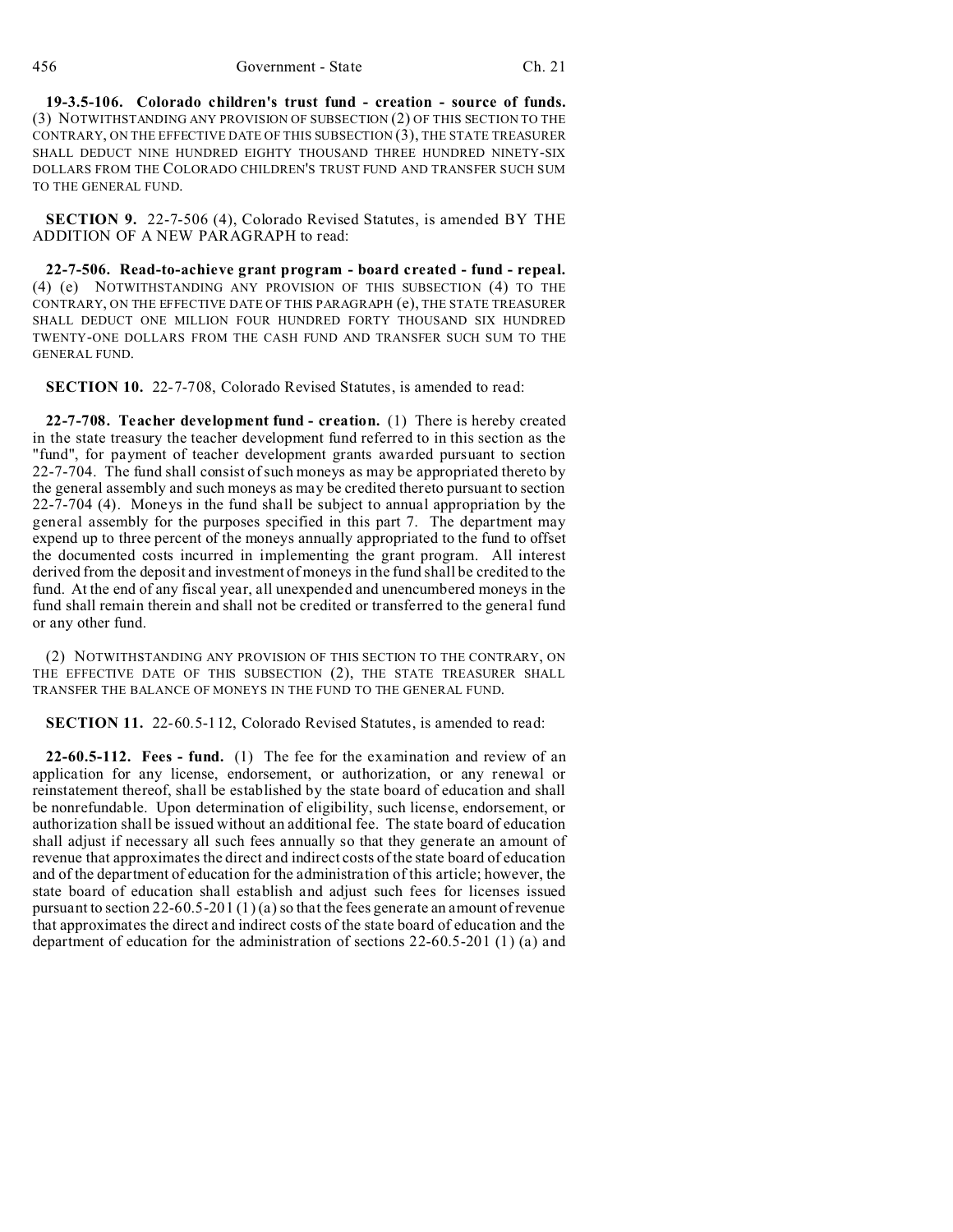22-60.5-205. All fees collected under this section shall be transmitted to the state treasurer and credited to the educator licensure cash fund, which fund is hereby created. The general assembly shall make annual appropriations from the educator licensure cash fund for expenditures of the state board of education and of the department of education incurred in the administration of this article. At the end of any fiscal year, all unexpended and unencumbered moneys in the educator licensure cash fund shall remain therein and shall not be credited or transferred to the general fund or any other fund.

(2) NOTWITHSTANDING ANY PROVISION OF THIS SECTION TO THE CONTRARY, ON THE EFFECTIVE DATE OF THIS SUBSECTION (2), THE STATE TREASURER SHALL DEDUCT ONE HUNDRED FORTY-THREE THOUSAND FIVE HUNDRED THIRTY-FIVE DOLLARS FROM THE EDUCATOR LICENSURE CASH FUND AND TRANSFER SUCH SUM TO THE GENERAL FUND.

**SECTION 12.** 23-1-106.5 (9), Colorado Revised Statutes, is amended BY THE ADDITION OF A NEW PARAGRAPH to read:

**23-1-106.5. Duties and powers of the commission with regard to advanced technology - fund created.** (9) (e) NOTWITHSTANDING ANY PROVISION OF THIS SUBSECTION (9) TO THE CONTRARY, ON THE EFFECTIVE DATE OF THIS PARAGRAPH (e), THE STATE TREASURER SHALL DEDUCT EIGHT HUNDRED EIGHTY-SIX THOUSAND ONE HUNDRED EIGHTY-NINE DOLLARS AND FIFTY-ONE CENTS FROM THE ADVANCED TECHNOLOGY FUND AND TRANSFER SUCH SUM TO THE GENERAL FUND.

**SECTION 13.** 24-21-104 (3) (d), Colorado Revised Statutes, is amended BY THE ADDITION OF A NEW SUBPARAGRAPH to read:

**24-21-104. Fees of secretary of state - repeal.** (3) (d) (XI) NOTWITHSTANDING ANY PROVISION OF PARAGRAPH (b) OF THIS SUBSECTION (3) TO THE CONTRARY, ON THE EFFECTIVE DATE OF THIS SUBPARAGRAPH (XI), THE STATE TREASURER SHALL DEDUCT FIVE HUNDRED THOUSAND DOLLARS FROM THE DEPARTMENT OF STATE CASH FUND AND TRANSFER SUCH SUM TO THE GENERAL FUND.

**SECTION 14.** 24-32-114, Colorado Revised Statutes, is amended BY THE ADDITION OF A NEW SUBSECTION to read:

**24-32-114. Cleanup of illegally disposed of waste tires - waste tire cleanup fund - assistance to counties - legislative declaration - repeal.** (1.4) NOTWITHSTANDING ANY PROVISION OF SUBSECTION (1) OFTHIS SECTION TO THE CONTRARY, ON JUNE 30, 2003, THE STATE TREASURER SHALL DEDUCT ONE MILLION FOUR HUNDRED SIXTY-EIGHT THOUSAND ONE HUNDRED FIFTY-TWO DOLLARS FROM THE WASTE TIRE CLEANUP FUND AND TRANSFER SUCH SUM TO THE GENERAL FUND.

**SECTION 15.** 24-33-111 (2), Colorado Revised Statutes, is amended BY THE ADDITION OF A NEW PARAGRAPH to read:

**24-33-111. Conservation of native species - fund created.** (2) **Species conservation trust fund - creation.** (e) NOTWITHSTANDING ANY PROVISION OF THIS SECTION TO THE CONTRARY, ON THE EFFECTIVE DATE OF THIS PARAGRAPH (e), THE STATE TREASURER SHALL DEDUCT ONE MILLION DOLLARS FROM THE CAPITAL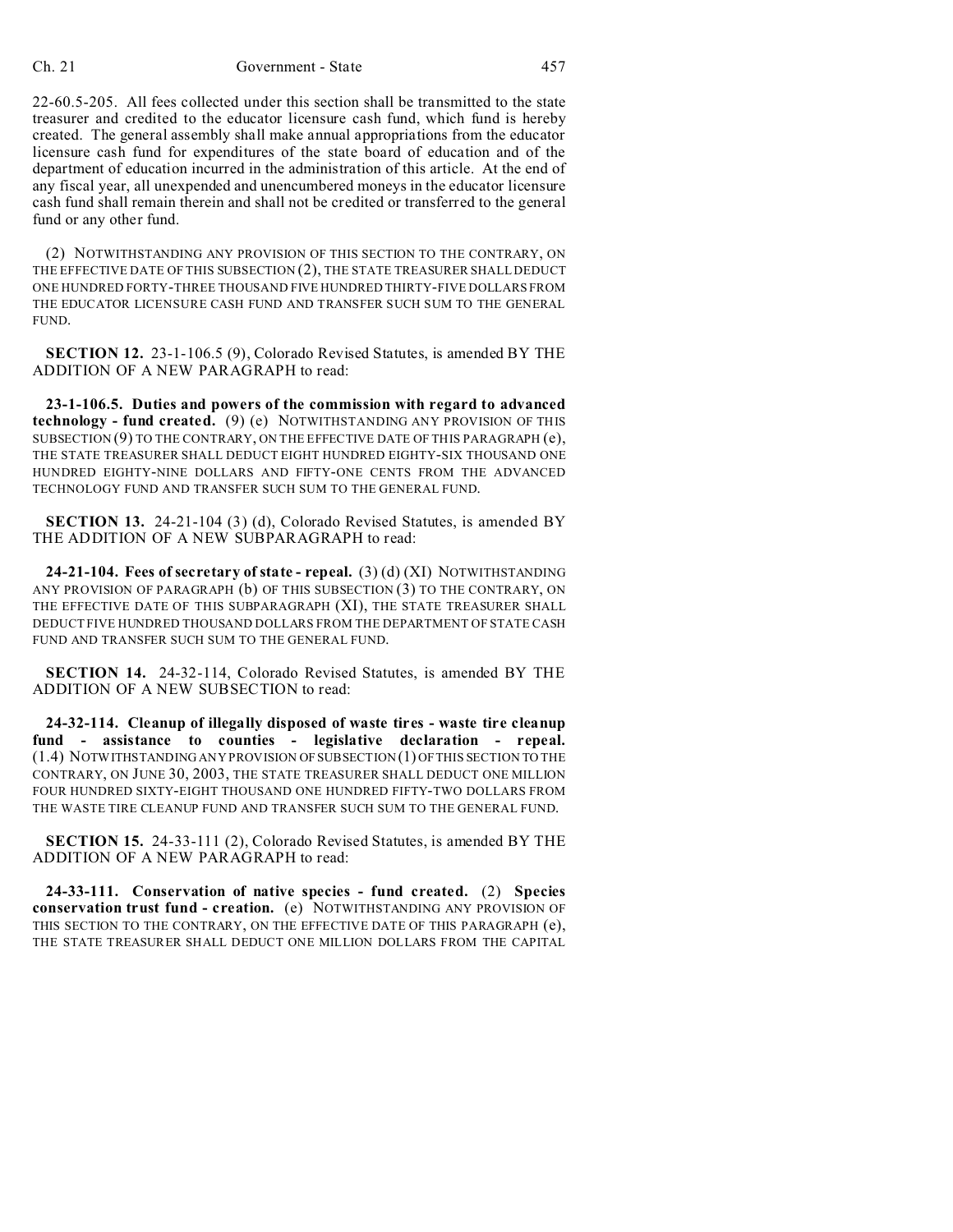ACCOUNT OF THE SPECIES CONSERVATION TRUST FUND AND SHALL TRANSFER SUCH SUM TO THE GENERAL FUND.

**SECTION 16.** 24-90-407, Colorado Revised Statutes, is amended BY THE ADDITION OF A NEW SUBSECTION to read:

**24-90-407. State grants to publicly-supported libraries fund - creation source of funds - administrative costs.** (3) NOTWITHSTANDING ANY PROVISION OF THIS SECTION TO THE CONTRARY, ON THE EFFECTIVE DATE OF THIS SUBSECTION (3), THE STATE TREASURER SHALL TRANSFER THE BALANCE OF MONEYS IN THE STATE GRANTS TO PUBLICLY-SUPPORTED LIBRARIES FUND TO THE GENERAL FUND.

**SECTION 17.** 24-102-202.5 (2), Colorado Revised Statutes, is amended to read:

**24-102-202.5. Supplier database - cash fund.** (2) (a) Each business that wishes to be included in the database created pursuant to subsection (1) of this section shall pay a registration fee as determined by the executive director. The executive director shall set and collect such fees as are necessary to cover the direct and indirect costs which THAT are incurred in implementing the provisions of this section. The revenue from such fees shall be transmitted to the state treasurer, who shall credit the same to the supplier database cash fund, which fund is hereby created. The general assembly shall make appropriations from such fund as necessary to implement the provisions of this section. In accordance with section 24-36-114, all interest derived from the deposit and investment of this fund shall be credited to the general fund.

(b) NOTWITHSTANDING ANY PROVISION OF THIS SECTION TO THE CONTRARY, ON THE EFFECTIVE DATE OF THIS PARAGRAPH (b), THE STATE TREASURER SHALL DEDUCT THREE HUNDRED THOUSAND DOLLARSFROMTHE SUPPLIER DATABASE CASH FUND AND TRANSFER SUCH SUM TO THE GENERAL FUND.

**SECTION 18.** 25-2-121, Colorado Revised Statutes, is amended BY THE ADDITION OF A NEW SUBSECTION to read:

**25-2-121. Fee adjustments - vital statistics records cash fund created.** (3) NOTWITHSTANDING ANY PROVISION OF SUBSECTION (2) OF THIS SECTION TO THE CONTRARY, ON THE EFFECTIVE DATE OF THIS SUBSECTION (3), THE STATE TREASURER SHALL DEDUCT SEVEN HUNDRED SIXTY-THREE THOUSAND SIX HUNDRED EIGHTY DOLLARS FROM THE VITAL STATISTICS RECORDS CASH FUND AND TRANSFER SUCH SUM TO THE GENERAL FUND.

**SECTION 19.** 39-29-109 (1), Colorado Revised Statutes, is amended BY THE ADDITION OF A NEW PARAGRAPH to read:

**39-29-109. Severance tax trust fund - created - administration - use of moneys.**  $(1)(g)$  NOTWITHSTANDING ANY OTHER PROVISION OF THIS SECTION TO THE CONTRARY, ON JUNE 30, 2003, THE STATE TREASURER SHALL DEDUCT SEVEN MILLION ONE HUNDRED THOUSAND DOLLARS FROM THE OPERATIONAL ACCOUNT OF THE SEVERANCE TAX TRUST FUND CREATED IN SUBPARAGRAPH (II) OF PARAGRAPH (a) OF THIS SUBSECTION (1) AND TRANSFER SUCH SUM TO THE GENERAL FUND.

**SECTION 20.** 40-2-110.5, Colorado Revised Statutes, is amended BY THE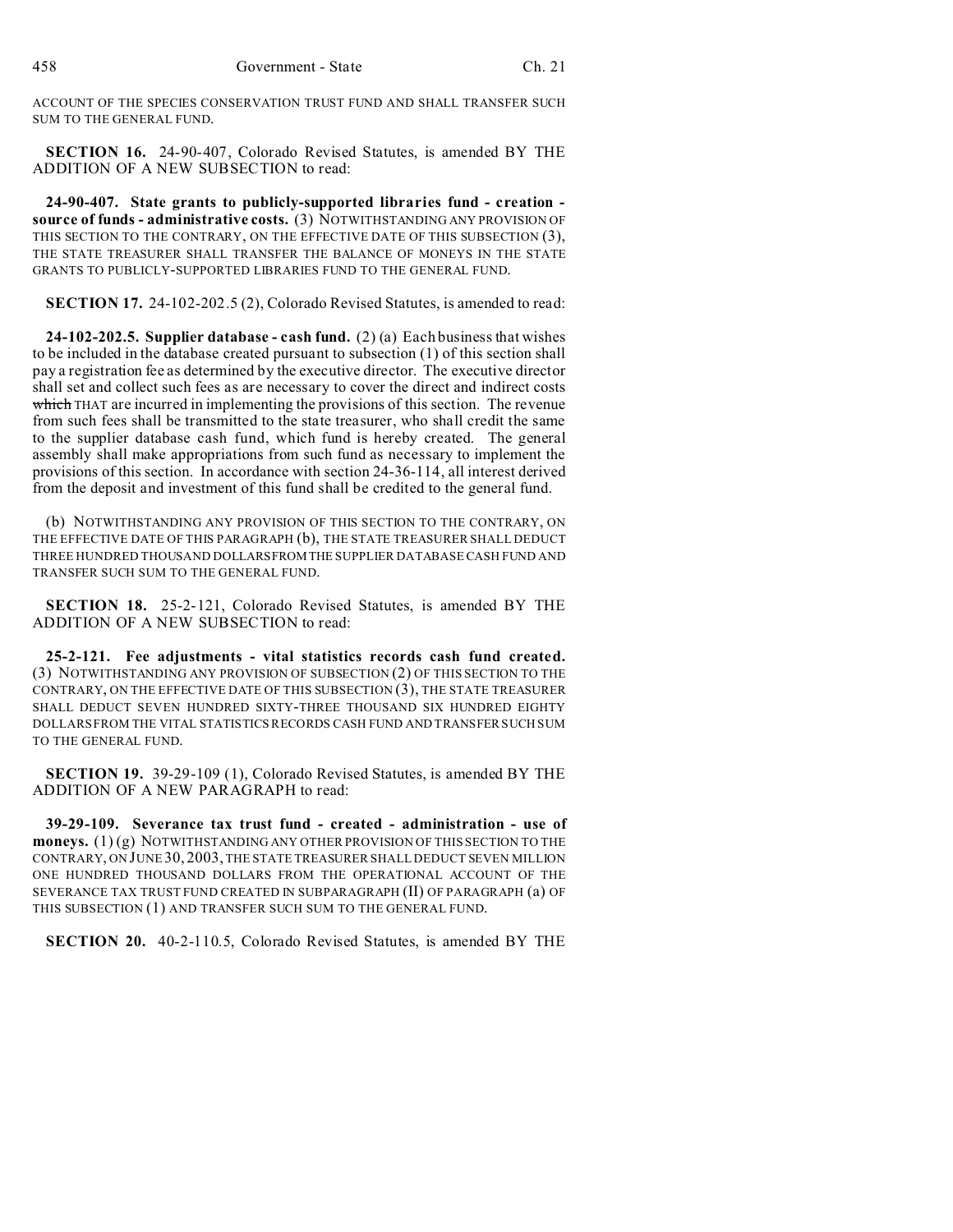## ADDITION OF A NEW SUBSECTION to read:

**40-2-110.5. Annual fees - motor carriers.** (6.5) NOTWITHSTANDING ANY PROVISION OF THIS SECTION TO THE CONTRARY, ON THE EFFECTIVE DATE OF THIS SUBSECTION (6.5), THE STATE TREASURER SHALL DEDUCT ONE MILLION THREE HUNDRED THOUSAND DOLLARS FROM THE PUBLIC UTILITIES COMMISSION MOTOR CARRIER FUND AND TRANSFER SUCH SUM TO THE GENERAL FUND.

**SECTION 21.** 40-17-104, Colorado Revised Statutes, is amended BY THE ADDITION OF A NEW SUBSECTION to read:

**40-17-104. Colorado disabled telephone users fund - creation - purpose repeal.** (6) NOTWITHSTANDING ANY PROVISION OF SUBSECTION (1) OF THIS SECTION TO THE CONTRARY, ON THE EFFECTIVE DATE OF THIS SUBSECTION (6), THE STATE TREASURERSHALLDEDUCTONEMILLION ONE HUNDRED THIRTY-TWO THOUSAND FOUR HUNDRED SIXTEEN DOLLARS FROM THE FUND AND TRANSFER SUCH SUM TO THE GENERAL FUND.

**SECTION 22.** 42-4-1301.3 (4) , Colorado Revised Statutes, is amended BY THE ADDITION OF A NEW PARAGRAPH to read:

**42-4-1301.3. Alcohol and drug driving safety program.** (4) (d) NOTWITHSTANDING ANY PROVISION OF PARAGRAPH (a) OF THIS SUBSECTION (4) TO THE CONTRARY, ON THE EFFECTIVE DATE OF THIS PARAGRAPH (d), THE STATE TREASURER SHALL DEDUCT ONE MILLION DOLLARS FROM THE ALCOHOL AND DRUG DRIVING SAFETY PROGRAM FUND AND TRANSFER SUCH SUM TO THE GENERAL FUND.

**SECTION 23.** 43-4-402 (2), Colorado Revised Statutes, is amended to read:

**43-4-402. Source of revenues - allocation of moneys.** (2) (a) The general assembly shall make an annual appropriation out of the moneys in the fund to the department of public health and environment in an amount sufficient to pay for the costs of laboratory services and implied consent specialists, which costs were previously paid out of the highway users tax fund. Of the moneys remaining in the fund, eighty percent shall be deposited in a special drunken driving account within the fund, which account is hereby created, and shall be available immediately, without further appropriation, for allocation by the transportation commission to the office of transportation safety, which shall allocate such moneys in accordance with the provisions of section 43-4-404 (1) and (2). The remaining twenty percent shall be appropriated by the general assembly to the division of alcohol and drug abuse in the department of human services, which shall use such moneys for the purposes stated in section 43-4-404 (3). The office of transportation safety and the division of alcohol and drug abuse may use such amounts from the moneys allocated or appropriated to them by this subsection (2) as may be necessary for the purpose of paying the costs incurred by the office and the division in administering the programs established pursuant to this part 4; except that neither the office of transportation safety nor the division of alcohol and drug abuse may use for such purpose an amount which exceeds eight percent of the moneys allocated or appropriated.

(b) NOTWITHSTANDING ANY PROVISION OF PARAGRAPH (a) OF THIS SUBSECTION (2) TO THE CONTRARY, ON THE EFFECTIVE DATE OF THIS PARAGRAPH (b), THE STATE